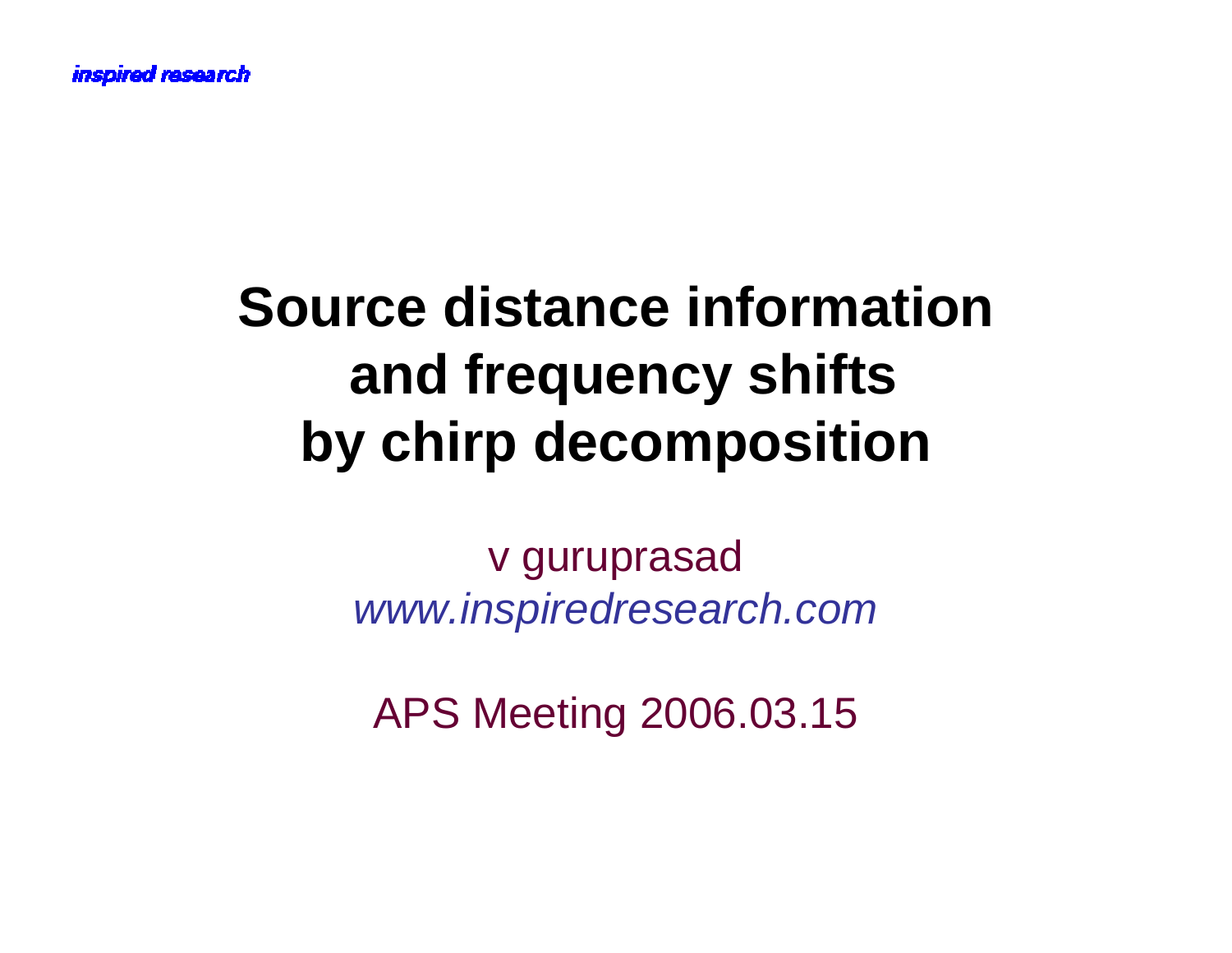### motivation

- Fourier analysis is more than macroscopic
	- $-$  *requires* multiple samples  $\sim$  point observations
	- samples must be spread over time\*
	- perfectly uniform sampling is impossible….

there could be uncorrected systematic errors

- $\bullet$ What are the effects of sampling nonuniformity?
	- communication: only discrete rate variations used
	- equivalent to chirps, but chirp techniques still novelty
	- turns out ~ surprising new wave effect

 $8$  control temporal nequencies  $2$ \*for "temporal frequencies"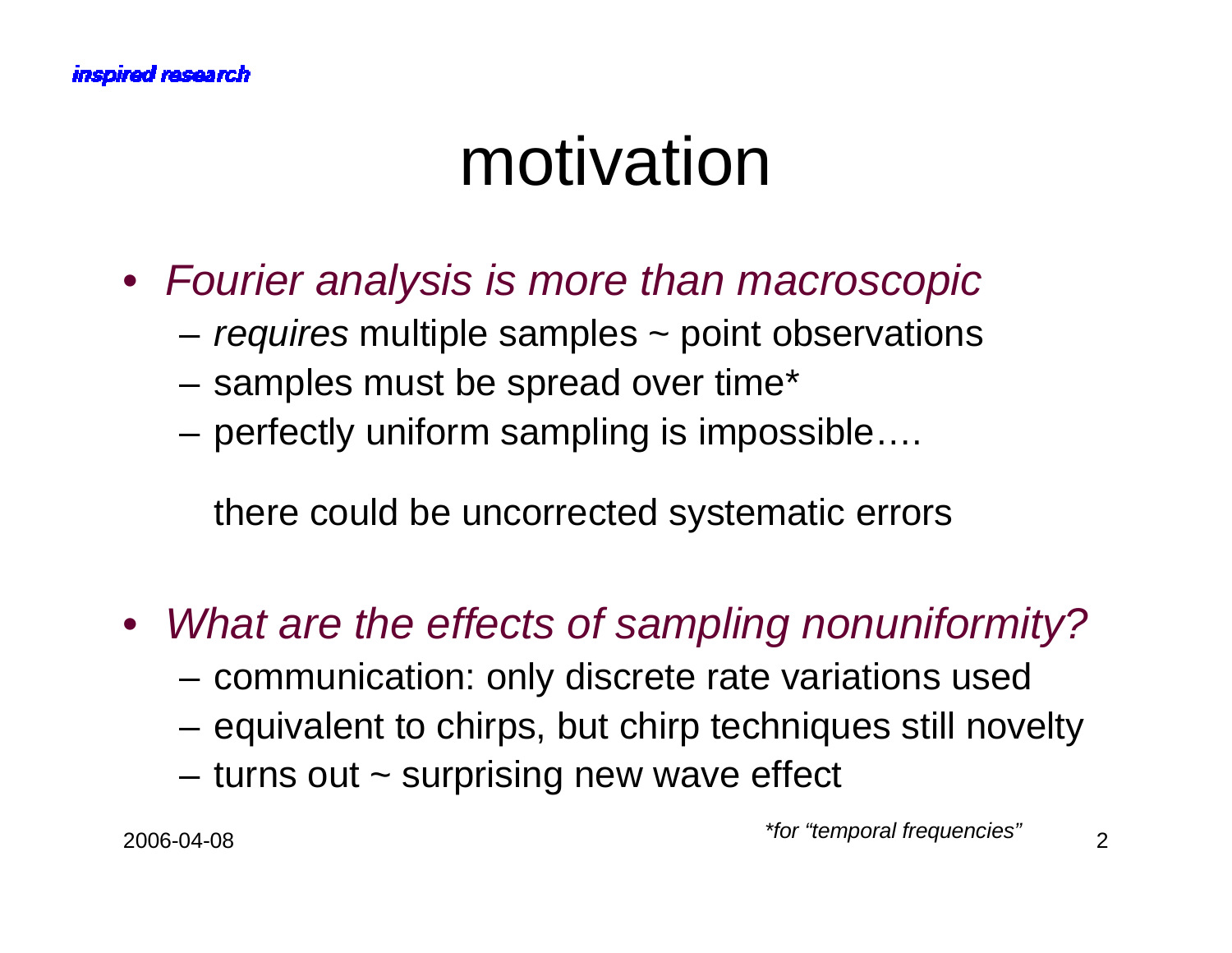# sample-delay profile



- •linear <=> Fourier
- in practice
	- sampling jitters annulled by long integration
	- rate drifts can be corrected by delays to ensure Fourier
- invariably linear
	- wavelets: static time scales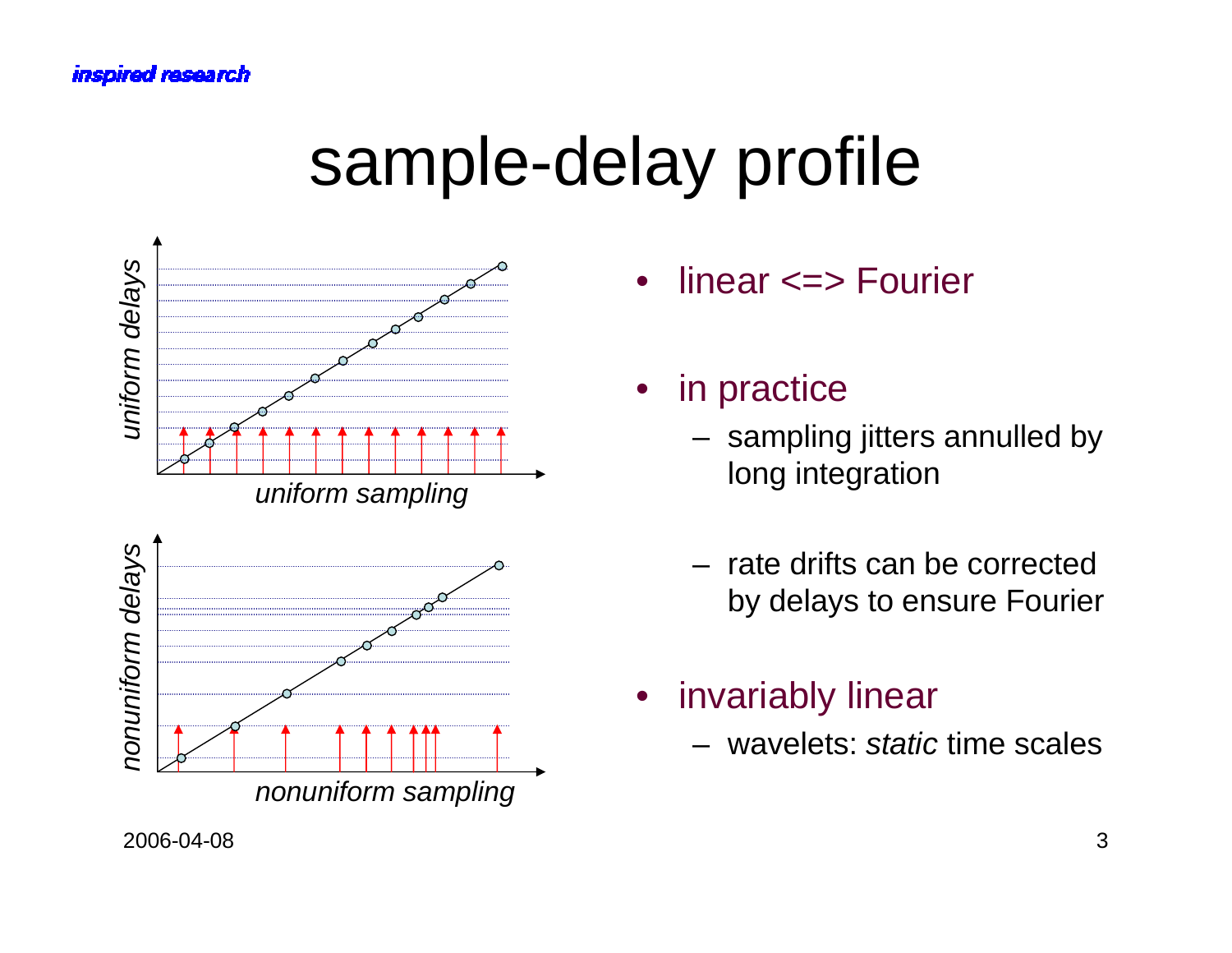# chirp sampling profiles



- • nonlinear sampling new.. at least to signal processing
- •chirps *per se* are known radar, radiographic rotations
- • chirp sampling: non Fourier
	- generator: exponential
	- equivalent to

continuously turningthe tuning knob…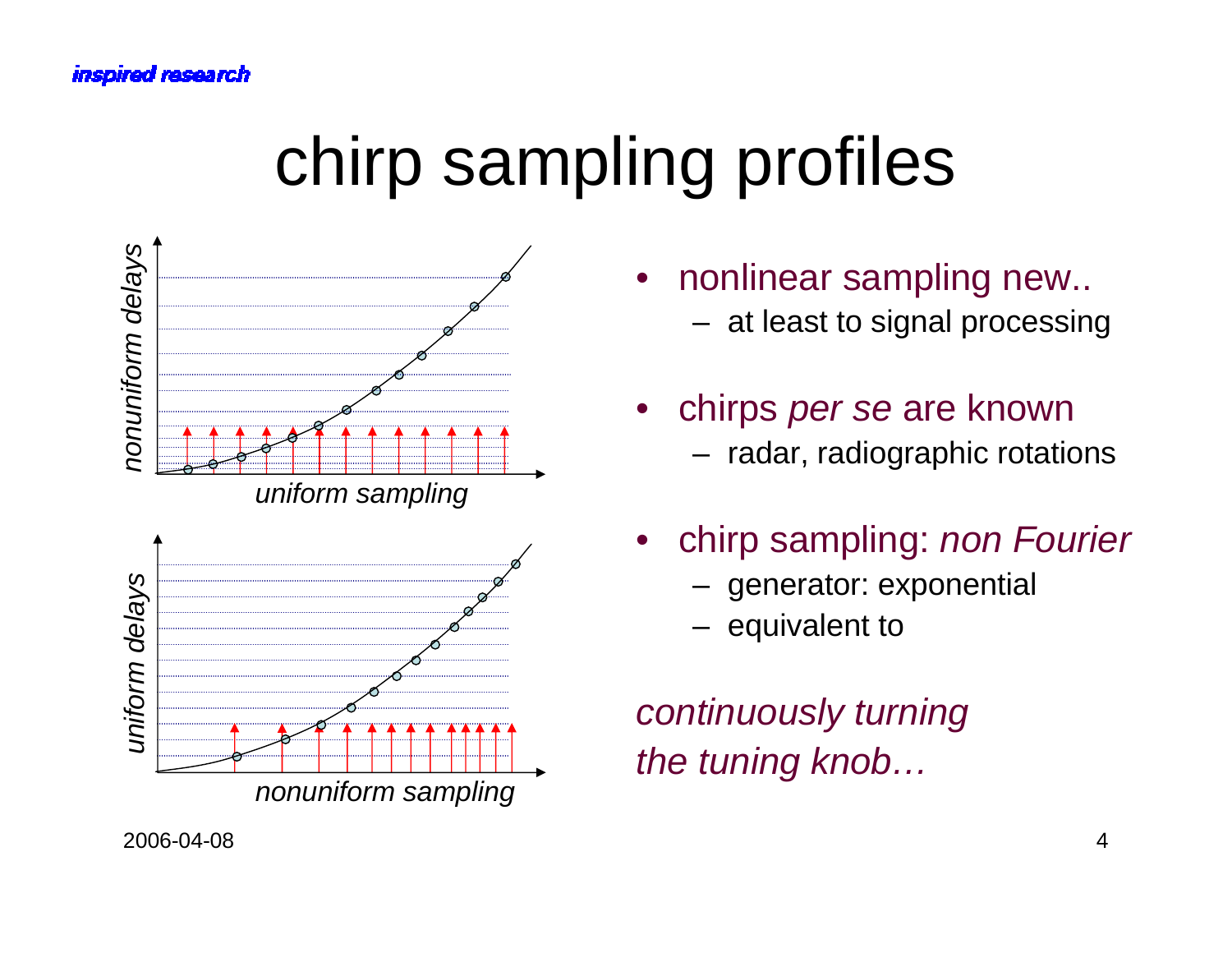## mechanics of integration



•world view:

- receiver states are chirped
- etates only differ in nhase \_\_ states only differ in phase!
- receiver's "window" moving
- • receiver view: world moves
	- world chirps as sinusoids!
	- true world tones vanish!
	- **requires "chirp content"**
- $\bullet$  surprise effect
	- world tones scaled
	- by source distances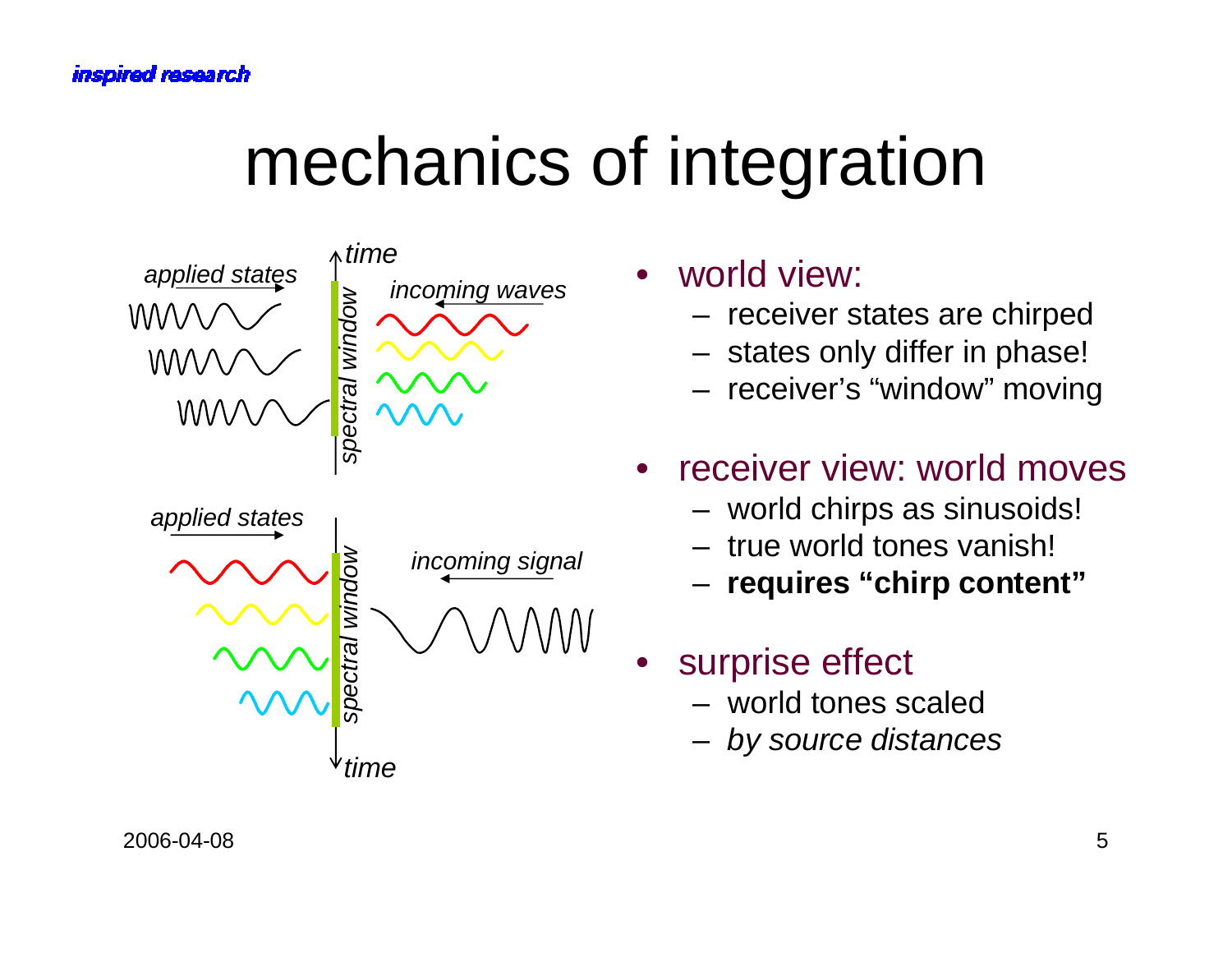## loss of translational invariance



- • same chirp seen at different colours
	- varies w/ arrival time/phase  $\sim$  assuming fixed starting phase
- $\bullet$  related thoughts:
	- same properties should hold for photon amplitudes
	- [Parker 1968,1969] similar chirps do occur in cosmology [Parker 1968,1969]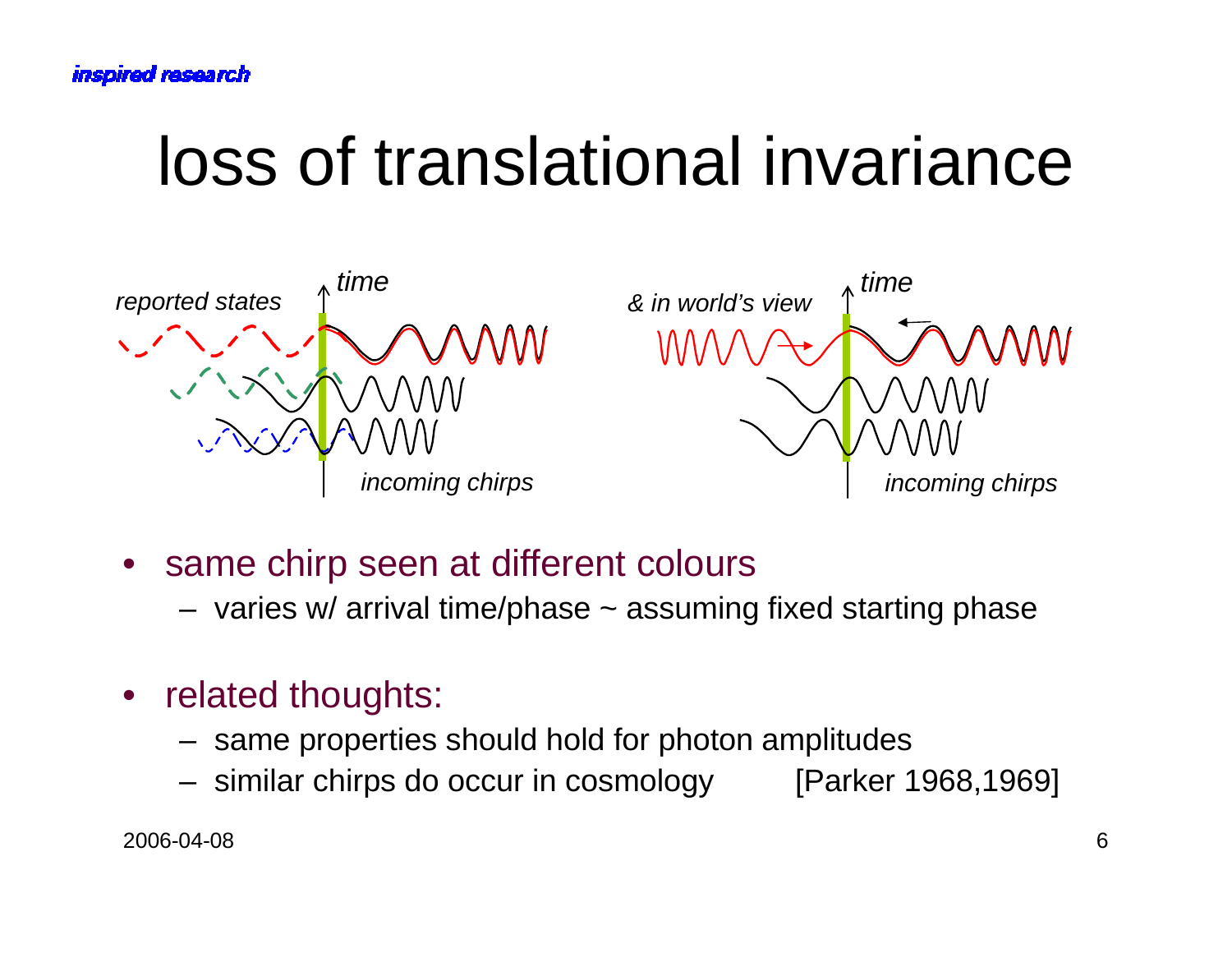## same for gratings





2006-04-08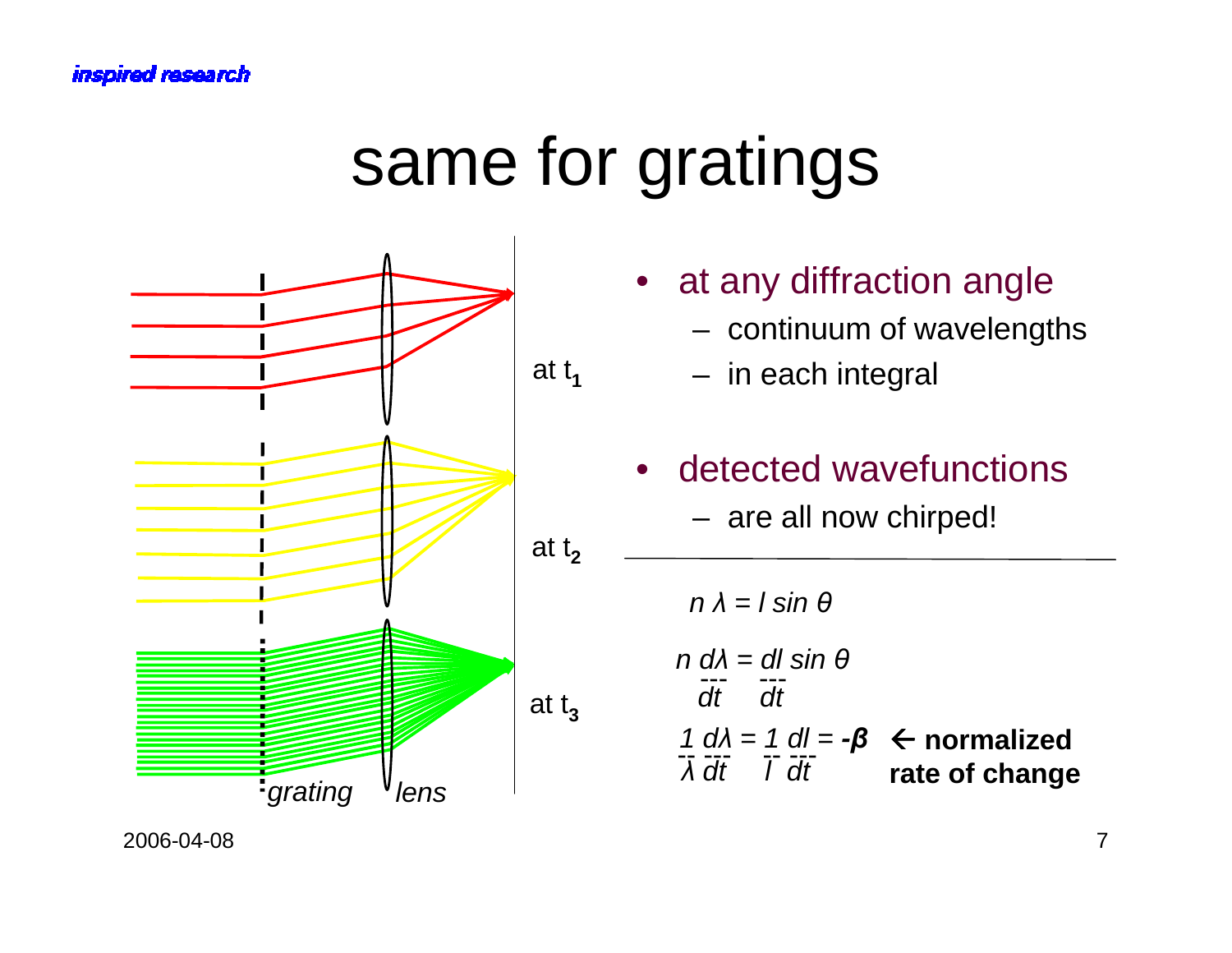# turning the tuning knob

- •adds a rate of change of phase
- this rate is a frequency change  $\bullet$
- •and it is distance-dependent

Wave phase 
$$
\varphi = kr - \omega t
$$

\nhence  $\Delta \varphi = \Delta (kr - \omega t)$ 

\n $= r \Delta k + k \Delta r - \Delta (\omega t)$ 

\nspace part  $\text{signal part}$ 

 $k \Delta r$  – the term most responsible in holography, synthetic aperture

 $r \Delta k$  – imaging in pulsed radars, using the frequency comb



Consider the total rate of change  $d\varphi/dt = r \, dk/dt + k \, dr/dt + \omega$ signal**Doppler** new term  $\overline{\phantom{a}}$ 

 $ω' \equiv d\varphi/dt = r$  dk/d $t$  + k dr/d $t$  +  $ω$ The "received" frequency is then

With  $\beta \equiv k^{\prime\prime}$  dk/dt, the new contribution is  $\Delta \omega' = r \, dk/dt = \beta \, k \, r$ 

representing a frequency scaling factor

 $z$  ≡ ∆ω' / $\omega$  = β r /  $c$  = α r , α ≡ β/ $c$ 

2006-04-08<sup>8</sup>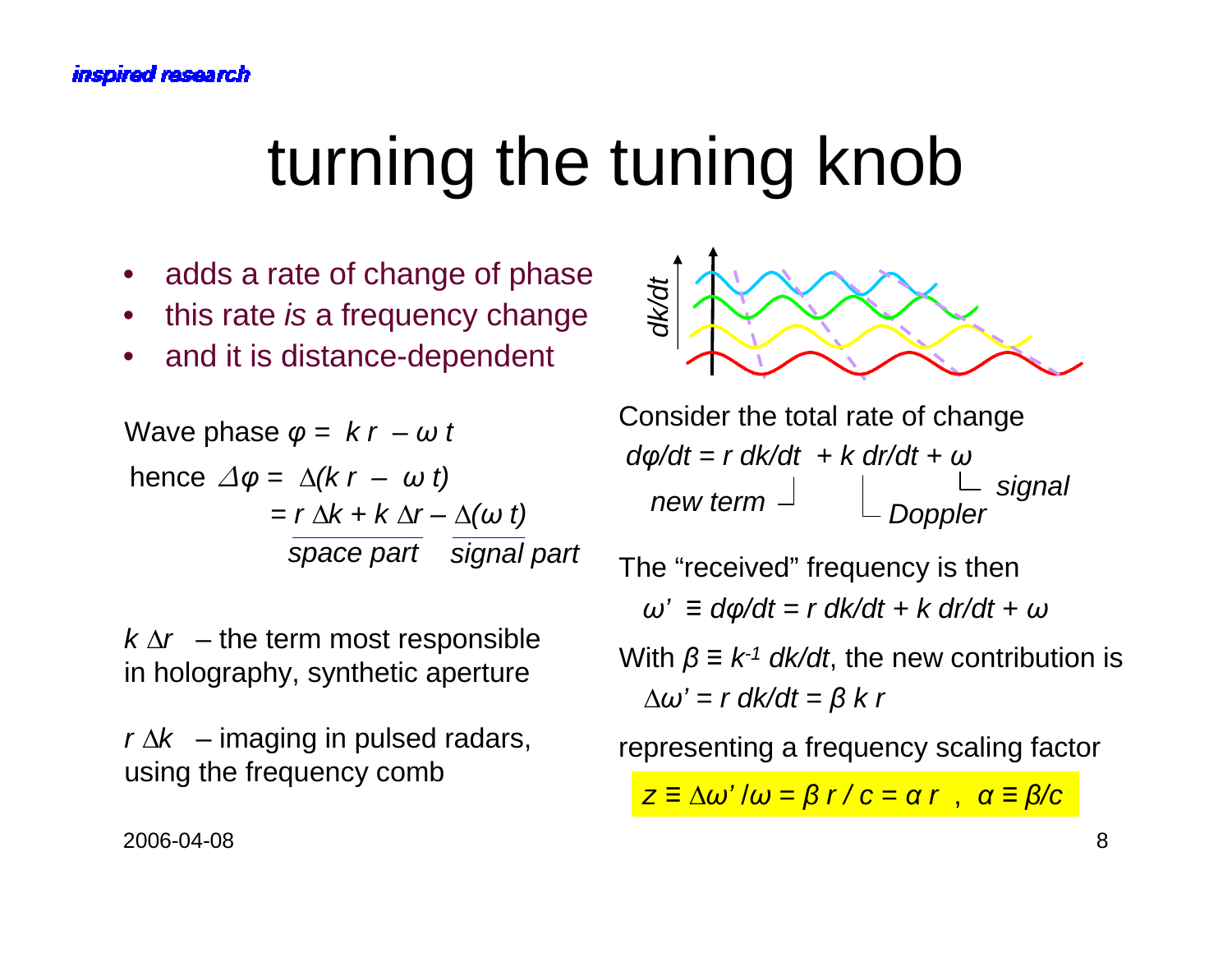## source distance information

notice: signal phase profile<br>moves with the waves, but<br>the **kr** component does not →



- spatial ( $kr \equiv -\omega ct \sim b$ ut not  $\omega$  alone)<br>– kis instantaneous receiver selection/tup
	- $k$  is instantaneous receiver selection/tuning => shifts independent of the signal
- inverse problem to –ve refractive index
	- not based on dispersion
- • assumes
	- a ditta a differential continuum of frequencies  $\sim$  any real source
	- with phases consistent with common source location
		- continuum => eliminates "aliasing" (unlike, e.g pulsed radar)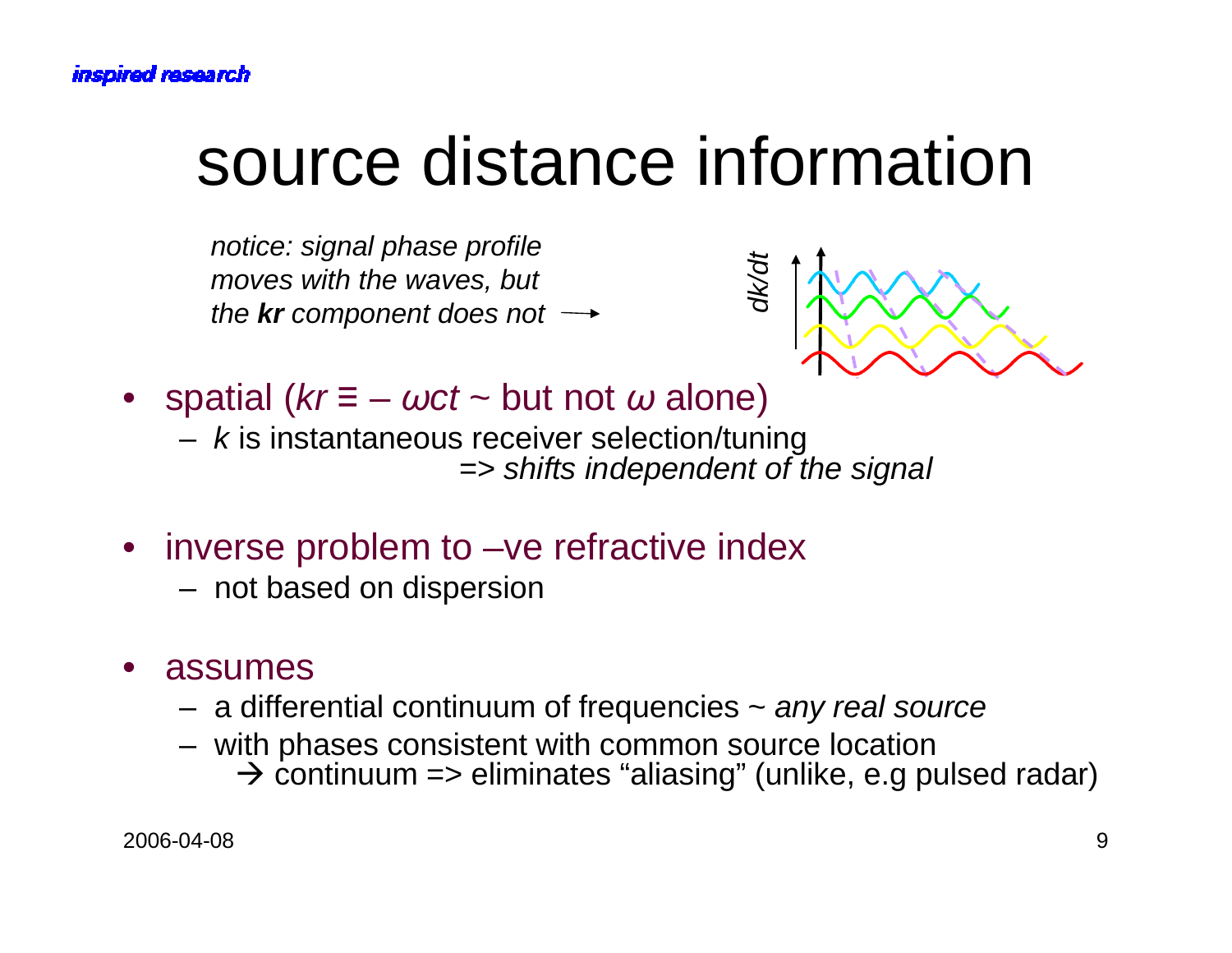# potential applications

#### • source location

– radar roscuo  $-$  radar, rescue, navigation

#### • communication

- multinlias Sh: \_  $-$  multiplies Shannon capacity
- $-$  cellular w/o (or orthogonal to) CDMA, etc.

#### • devices

- "universal wave sources" from THz, IR to UV, X
- $-$  "cross-sansing"  $-$  match any hand to any sansor "cross-sensing" – match any band to any sensor
- $\bullet$ calculations are very encouraging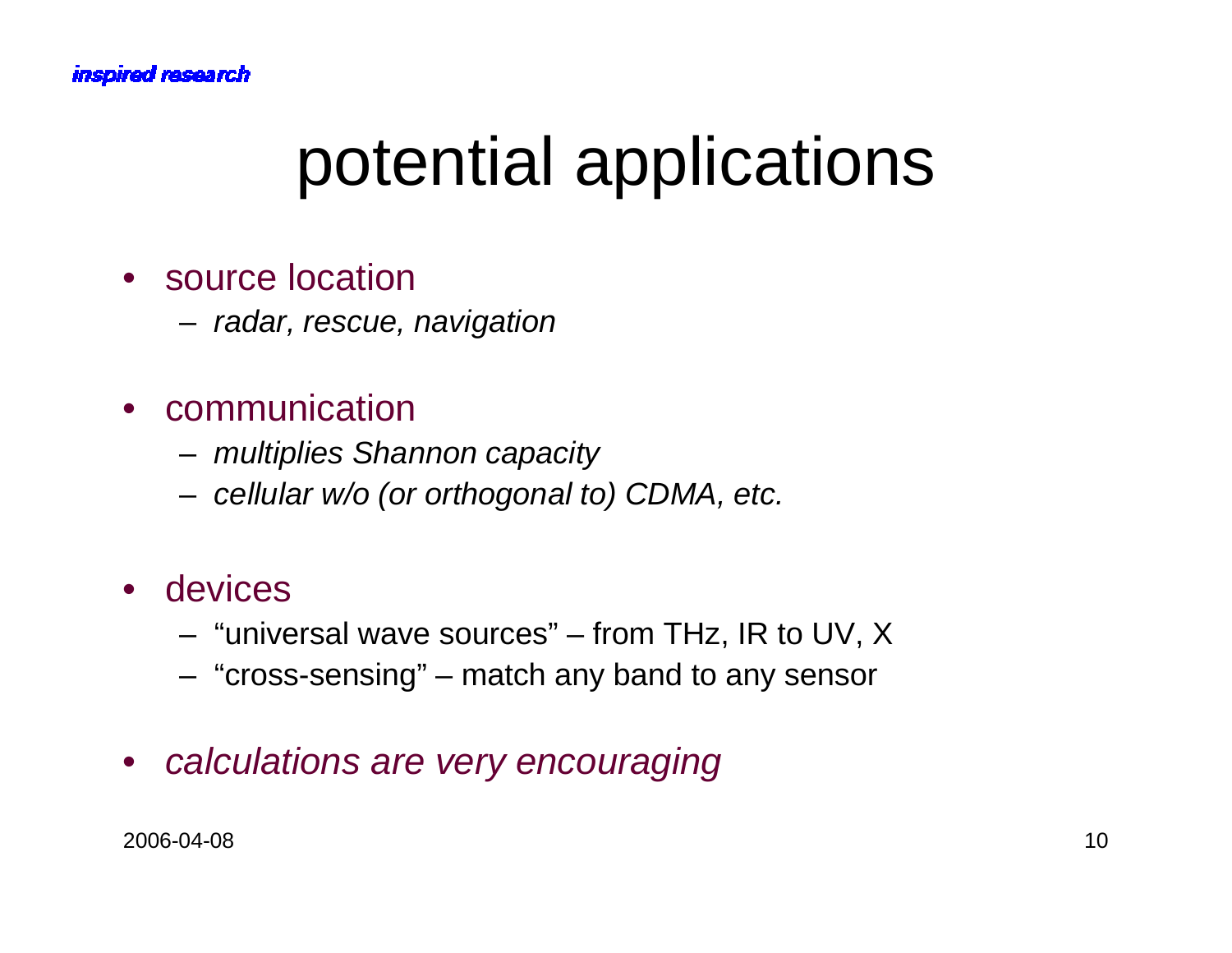#### *inspired research*

#### status, ack

- principle:
	- positive reviews in IEEE WCNC, MILCOM '05
	- from space radar, SIGINT experts
	- $-$  cimulation  $-$  evamples at  $\frac{\hbar}{\hbar}$  http://w simulation – examples at http://www.inspiredresearch.com

#### • empirical:

- "reverse-engineered" from a 1995-1996 astrophysics hunch
	- $\bullet$  -consistent evidence tor a natural error snanning trom Type Ia to Pioneer 10, oceanic friction, and GPS base station drifts, for an uncorrected creep-related cause
- radio wave tests by a SIGINT research group scheduled
- IR/optical test device half-way (myself)